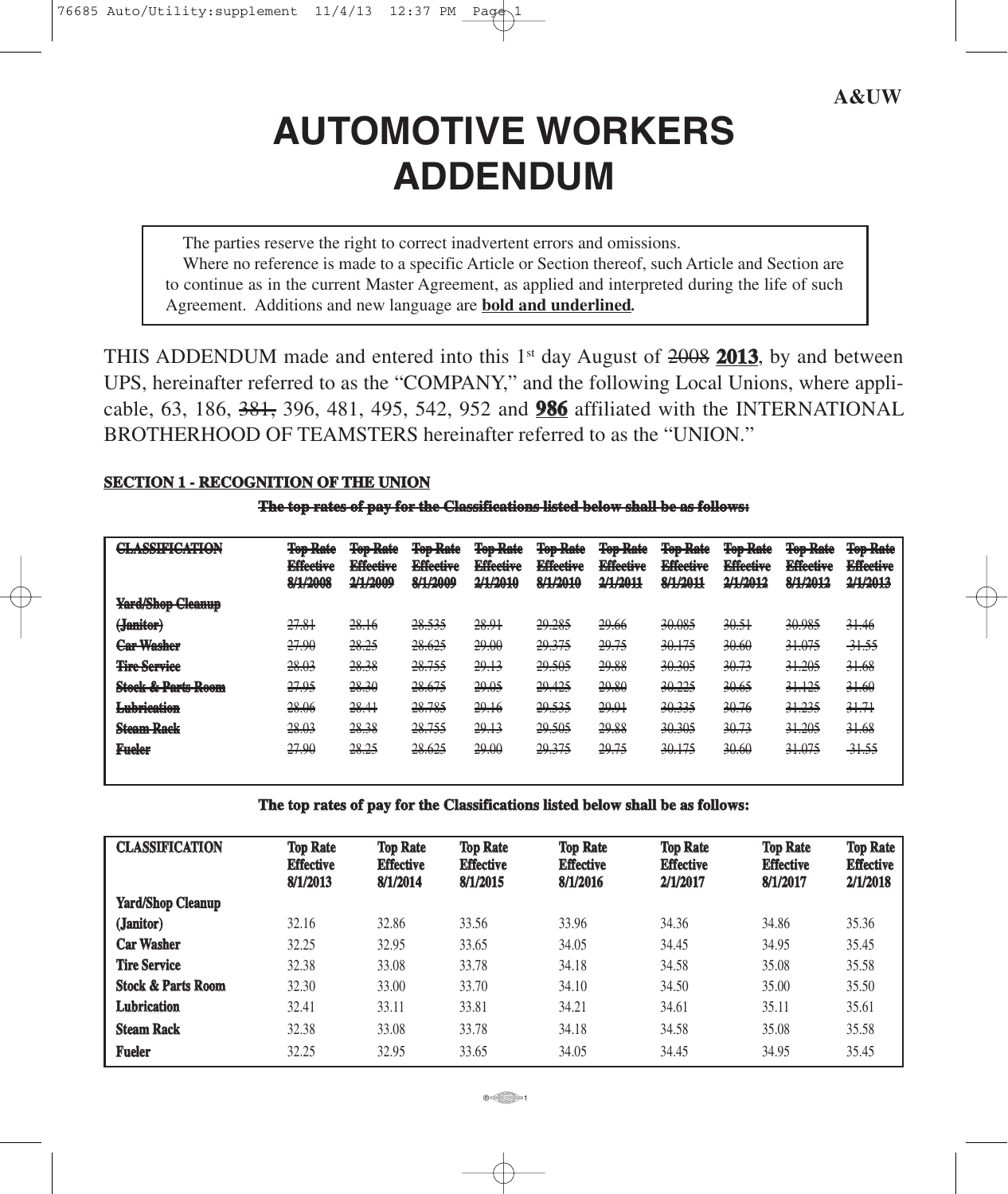## **Employees Hired Prior to November 1, 1986**

| <b>CLA COUTLATION</b>            | <b>Ton Dota</b><br><b>TUP TURE</b><br><b>Fffootivo</b><br><b>ELISTENT</b><br><b>2/1/2008</b><br><b><i><u>OF 17 2000</u></i></b> | <b>Ton Doto</b><br><b>TUD TURE</b><br><b>Fffootivo</b><br><b>EAST-CARTER</b><br>2/1/2000<br><b>ALL AND</b> | <b>Ton Dota</b><br><b>TOD ROOM</b><br><b>Fffootivo</b><br><b>EARLOWER</b><br><b>Q/1/2000</b><br><b><i>REPAIR TRANS</i></b> | <b>Ton Dota</b><br><b>TOD ROOM</b><br><b>Fffootivo</b><br><b>EXISTENT</b><br>2/1/2010<br><b>CONFIDENTIAL AN</b> | <b>Ton Doto</b><br><b>TUU TUUT</b><br><b>Fffootivo</b><br><b>EARCHIVE</b><br><b>Q/1/2010</b><br><b><i>PARTIES</i></b> | <b>Ton Doto</b><br>100 runc<br><b>Fffootivo</b><br><b>EARCHIVE</b><br><b>2/1/2011</b><br>27 IV 20 I | <b>Ton Dota</b><br><b>TUU TURE</b><br><b>Fffootivo</b><br><b>EARLOWER</b><br><b>Q/1/2011</b><br><b><i>AND MY TANK AT</i></b> | <b>Ton Dota</b><br><b>IVIJ IWIU</b><br><b>Fffootivo</b><br><b>LANGUARY</b><br>2/1/2012<br><b>STATISTIC</b> | <b>Ton Dota</b><br><b>TUU TUUT</b><br><b><i>Fffootive</i></b><br><b>ELISTENT</b><br><b>Q/1/2012</b><br><b><i>PARTIES</i></b> | <b>Ton Dota</b><br><b>TUD INSURA</b><br><b>Effective</b><br>トライト ちつつ ちょう<br>2 <i>H 1</i> 2012<br>27372033 |
|----------------------------------|---------------------------------------------------------------------------------------------------------------------------------|------------------------------------------------------------------------------------------------------------|----------------------------------------------------------------------------------------------------------------------------|-----------------------------------------------------------------------------------------------------------------|-----------------------------------------------------------------------------------------------------------------------|-----------------------------------------------------------------------------------------------------|------------------------------------------------------------------------------------------------------------------------------|------------------------------------------------------------------------------------------------------------|------------------------------------------------------------------------------------------------------------------------------|-----------------------------------------------------------------------------------------------------------|
| <b>Yard/Shop Cleanup</b>         |                                                                                                                                 |                                                                                                            |                                                                                                                            |                                                                                                                 |                                                                                                                       |                                                                                                     |                                                                                                                              |                                                                                                            |                                                                                                                              |                                                                                                           |
| (Janitor)                        | -28.59                                                                                                                          | 28.94                                                                                                      | 29.315                                                                                                                     | 29.69                                                                                                           | 30.065                                                                                                                | 20.44<br>JV.TT                                                                                      | 20065<br>JU.OU.                                                                                                              | 31.29                                                                                                      | 31.765                                                                                                                       | 32.24                                                                                                     |
| Car Wachar<br><b>CHIP TYPING</b> | 28.67                                                                                                                           | 29.02                                                                                                      | 29.395                                                                                                                     | 29.77                                                                                                           | 20115<br><del>90.ITJ</del>                                                                                            | 2052<br><del>90.JZ</del>                                                                            | 20.045<br><del>90.743</del>                                                                                                  | 31.37                                                                                                      | 31.845                                                                                                                       | 32.32                                                                                                     |
| <b>Tire Service</b>              | 28.81                                                                                                                           | 29.16                                                                                                      | 29.535                                                                                                                     | 20.01<br>27.71                                                                                                  | 30.285                                                                                                                | 20.66<br>- - - - - -                                                                                | 21,095<br><b>JERUS</b>                                                                                                       | 31.51                                                                                                      | 21 095<br>71.70J                                                                                                             | 32.46                                                                                                     |
| <b>Stock &amp; Parts Room</b>    | 28.72                                                                                                                           | 29.07                                                                                                      | 29.445                                                                                                                     | 29.82                                                                                                           | 30.195                                                                                                                | 30.57                                                                                               | 20.005<br>JU.JJ.                                                                                                             | 31.42                                                                                                      | 21005<br>JI.OZJ                                                                                                              | 32.37                                                                                                     |
| <b>Lubrication</b>               | 28.83                                                                                                                           | 29.18                                                                                                      | 29.555                                                                                                                     | 29.93                                                                                                           | 20.205<br><del>90.903</del>                                                                                           | 20.68<br><del>90.00</del>                                                                           | 31.105                                                                                                                       | 31.53                                                                                                      | 32.005                                                                                                                       | 32.48                                                                                                     |
| <b>Steam Rack</b>                | 28.81<br>20.01                                                                                                                  | 29.16                                                                                                      | 20.535<br>27.000                                                                                                           | 20.01<br>27.71                                                                                                  | 30.285                                                                                                                | 20.66<br>20.00                                                                                      | 31.085<br><b>21.000</b>                                                                                                      | 31.51                                                                                                      | 21.085<br>221.240.2                                                                                                          | 32.46                                                                                                     |
| <b>Fueler</b>                    | <u>20 RT</u><br>20.07                                                                                                           | ഛ ഹ<br>27.UZ                                                                                               | 29.395                                                                                                                     | 29.77                                                                                                           | 20,145<br>JU.ITJ                                                                                                      | 2052<br>JU.JZ                                                                                       | 20.045<br>JU. / TJ                                                                                                           | 31.37                                                                                                      | 21.045<br>JI.OTJ                                                                                                             | 32.32                                                                                                     |

## **Employees Hired Prior to November 1, 1986**

| <b>CLASSIFICATION</b>         | <b>Top Rate</b><br><b>Effective</b><br>8/1/2013 | <b>Top Rate</b><br><b>Effective</b><br>8/1/2014 | <b>Top Rate</b><br><b>Effective</b><br>8/1/2015 | <b>Top Rate</b><br><b>Effective</b><br>8/1/2016 | <b>Top Rate</b><br><b>Effective</b><br>2/1/2017 | <b>Top Rate</b><br><b>Effective</b><br>8/1/2017 | <b>Top Rate</b><br><b>Effective</b><br>2/1/2018 |
|-------------------------------|-------------------------------------------------|-------------------------------------------------|-------------------------------------------------|-------------------------------------------------|-------------------------------------------------|-------------------------------------------------|-------------------------------------------------|
| <b>Yard/Shop Cleanup</b>      |                                                 |                                                 |                                                 |                                                 |                                                 |                                                 |                                                 |
| (Janitor)                     | 32.94                                           | 33.64                                           | 34.34                                           | 34.74                                           | 35.14                                           | 35.64                                           | 36.14                                           |
| <b>Car Washer</b>             | 33.02                                           | 33.72                                           | 34.42                                           | 34.82                                           | 35.22                                           | 35.72                                           | 36.22                                           |
| <b>Tire Service</b>           | 33.16                                           | 33.86                                           | 34.56                                           | 34.96                                           | 35.36                                           | 35.86                                           | 36.36                                           |
| <b>Stock &amp; Parts Room</b> | 33.07                                           | 33.77                                           | 34.47                                           | 34.87                                           | 35.27                                           | 35.77                                           | 36.27                                           |
| <b>Lubrication</b>            | 33.18                                           | 33.88                                           | 34.58                                           | 34.98                                           | 35.38                                           | 35.88                                           | 36.38                                           |
| <b>Steam Rack</b>             | 33.16                                           | 33.86                                           | 34.56                                           | 34.96                                           | 35.36                                           | 35.86                                           | 36.36                                           |
| <b>Fueler</b>                 | 33.02                                           | 33.72                                           | 34.42                                           | 34.82                                           | 35.22                                           | 35.72                                           | 36.22                                           |

Existing seniority employees who enter the full-time automotive agreement, during the life of this agreement only, shall be paid in accordance with the **above following** schedule(s). New employees hired into the automotive agreement on or after 8/1/<del>2008</del> 2013, shall be paid the following wage progression: **Upon completion of the progression the employees shall be entitled to future wage increases as negotiated.**

| <b>CLASSIFICATION</b>         | <b>StartRate</b><br>70% | <b>Seiority Rate</b><br>75% | <b>Seniority</b><br><b>Plus 12 Months</b><br>100% |
|-------------------------------|-------------------------|-----------------------------|---------------------------------------------------|
| <b>Yard/Shop Cleanup</b>      |                         |                             |                                                   |
| (Janitor)                     | $9,80$ 10.50            | 10.50 11.25                 | 14.00 15.00                                       |
| <b>Car Washer</b>             | $9,80$ 10.50            | $+0.50$ 11.25               | <del>14.50</del> 15.00                            |
| <b>Tire Service</b>           | $9,80$ 10.50            | $+0.50$ 11.25               | <del>14.50</del> 15.00                            |
| <b>Stock &amp; Parts Room</b> | $9,80$ 10.50            | $+0.50$ 11.25               | <del>14.50</del> 15.00                            |
| <b>Lubrication</b>            | $9,80$ 10.50            | 10.50 11.25                 | <del>14.50</del> 15.00                            |
| <b>Steam Rack</b>             | $9,80$ 10.50            | 10.50 11.25                 | <del>14.50</del> 15.00                            |
| <b>Fueler</b>                 | $9,80$ 10.50            | $+0.50$ 11.25               | <del>14.50</del> 15.00                            |

After completion of the above progression, employees shall receive the nationally negotiated hourly wage increases each succeeding year as described below:

August 1, 2008 Fifty-five cents (\$.55) per hour February 1, 2009 Thirty-five cents (\$.35) per hour August 1, 2009 Thirty-seven and one-half cents (\$.375) per hour

 $-2-$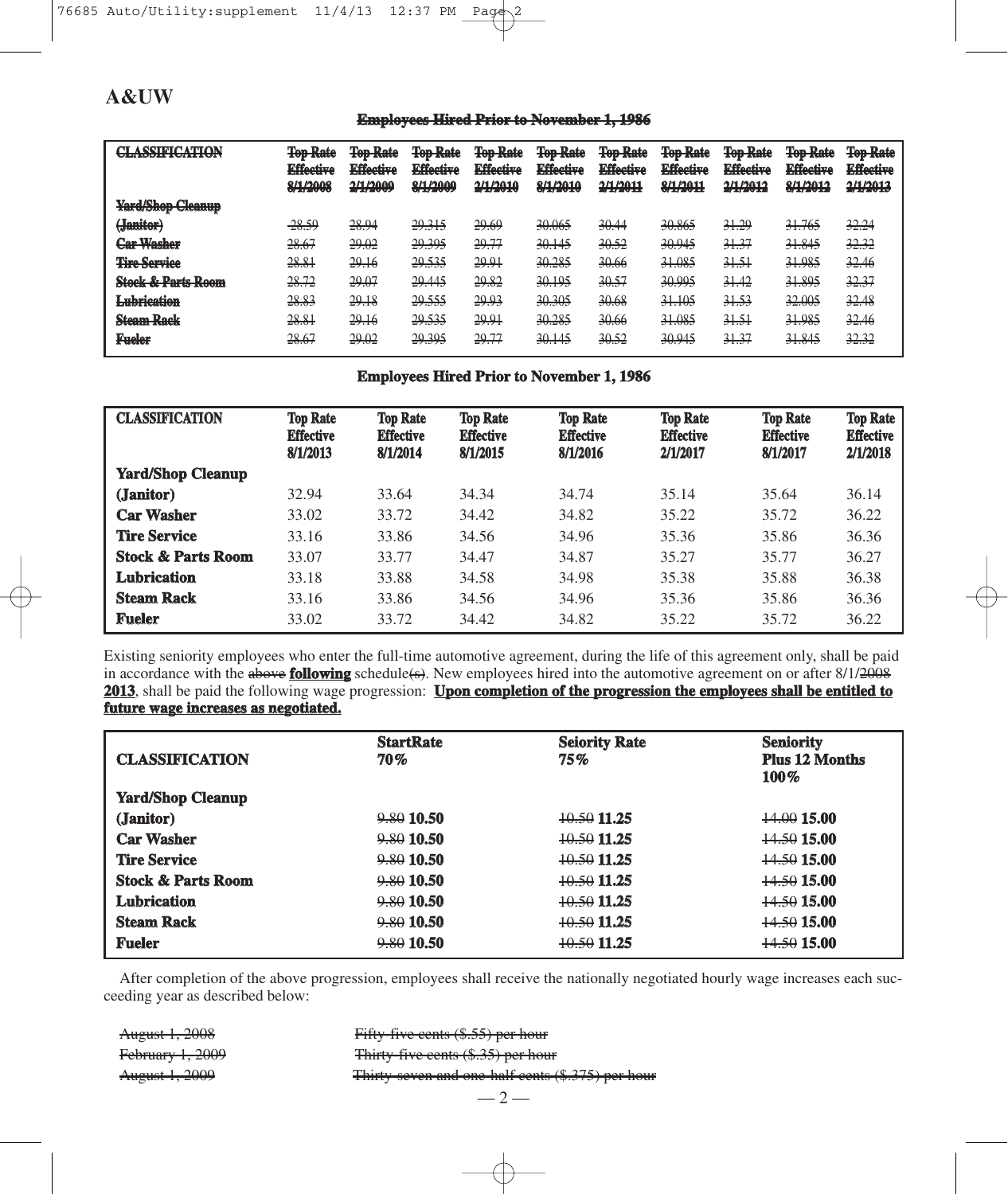| <del>February 1, 2010</del> | Thirty seven and one half cents (\$.375) per hour |
|-----------------------------|---------------------------------------------------|
| <del>August 1, 2010</del>   | Thirty seven and one half cents (\$.375) per hour |
| <del>February 1, 2011</del> | Thirty seven and one half cents (\$.375) per hour |
| <del>August 1, 2011</del>   | Forty two and one half cents (\$.425) per hour    |
| February 1, 2012            | Forty two and one half cents (\$.425) per hour    |
| <del>August 1, 2012</del>   | Forty seven and one half cents (\$.475) per hour  |
| <del>February 1, 2012</del> | Forty seven and one half cents (\$.475) per hour  |
| August 1, 2013              | <b>Seventy cents (\$.70) per hour</b>             |
| August 1, 2014              | <b>Seventy cents (\$.70) per hour</b>             |
| <u> August 1, 2015</u>      | Seventy cents (\$.70) per hour                    |
| <b>August 1, 2016</b>       | Forty cents (\$.40) per hour                      |
| <u>February 1, 2017</u>     | Forty cents (\$.40) per hour                      |
| August 1, 2017              | <b>Fifty cents (\$.50) per hour</b>               |
| <u>February 1, 2018</u>     | <b>Fifty cents (\$.50) per hour</b>               |
|                             |                                                   |

Floor scrubbing, **forklift operators**, sweeping and vacuum machine operators shall receive five cents (5 $\phi$ ) per hour above the regular yard and clean-up (janitor) rates.

#### **SECTION 2 - HOURS AND OVERTIME**

**An employee called to work in an emergency before or after their regular shift, and having left the premises, shall be guaranteed a minimum of three (3) hours pay at their applicable overtime rate, unless he/she is called to work less than three (3) hours before their regular shift starts. If called in less than three (3) hours before their regular starting time, then the overtime rate would apply only to the time worked prior to the regular starting time. In this case, however, the Employee would be entitled to work his/her regular shift and would be paid the applicable shift rate of pay.**

#### **SECTION 4 - VACATIONS**

When a holiday falls within an employee's vacation period, he**/she** shall receive one (1) extra day of vacation or pay in lieu thereof **by mutual agreement**.

## **SECTION 5 - HEALTH AND INSURANCE COVERAGE**

UPS will provide Health and Welfare benefits as described in their Plan Description titled "THE UPS HEALTH AND WEL-FARE PACKAGE" and benefit comparison that was proposed and presented on August 28, 1997.

Employees hired on or after October 1, 1993, and their eligible dependents, shall become eligible for this coverage six (6) months after their seniority date.

It is recognized that health insurance coverage, "THE UPS HEALTH AND WELFARE PACKAGE", shall be provided for eligible retirees who meet eligibility requirements.

The Company shall print and make available a summary plan description book specifically for the Health and Welfare Plan that includes a detailed description of all benefits, including but not limited to medical benefits, dental benefits, vision benefits, and retiree benefits, included in such plan.

Maintenance of benefits of Health and Welfare plans shall continue for the life of the Agreement.

**For those full-time or part-time employees who have received health and welfare benefits from the Company Health & Welfare Plan, benefits on and after January 1, 2014 will be provided by Teamsters Western Region and Local 177 Health Care Plan in accordance with the Letter of Agreement on the Teamsters Western Region and Local 177 Health Care Plan dated September 6, 2013. The Company will continue to provide health & welfare benefit coverage under the existing plan through December 31, 2013.**

**Any eligible employee covered by this Section who retires effective January 1, 2014 or thereafter shall be provided retiree medical benefits through the Teamsters Western Region and Local 177 Health Care Plan.**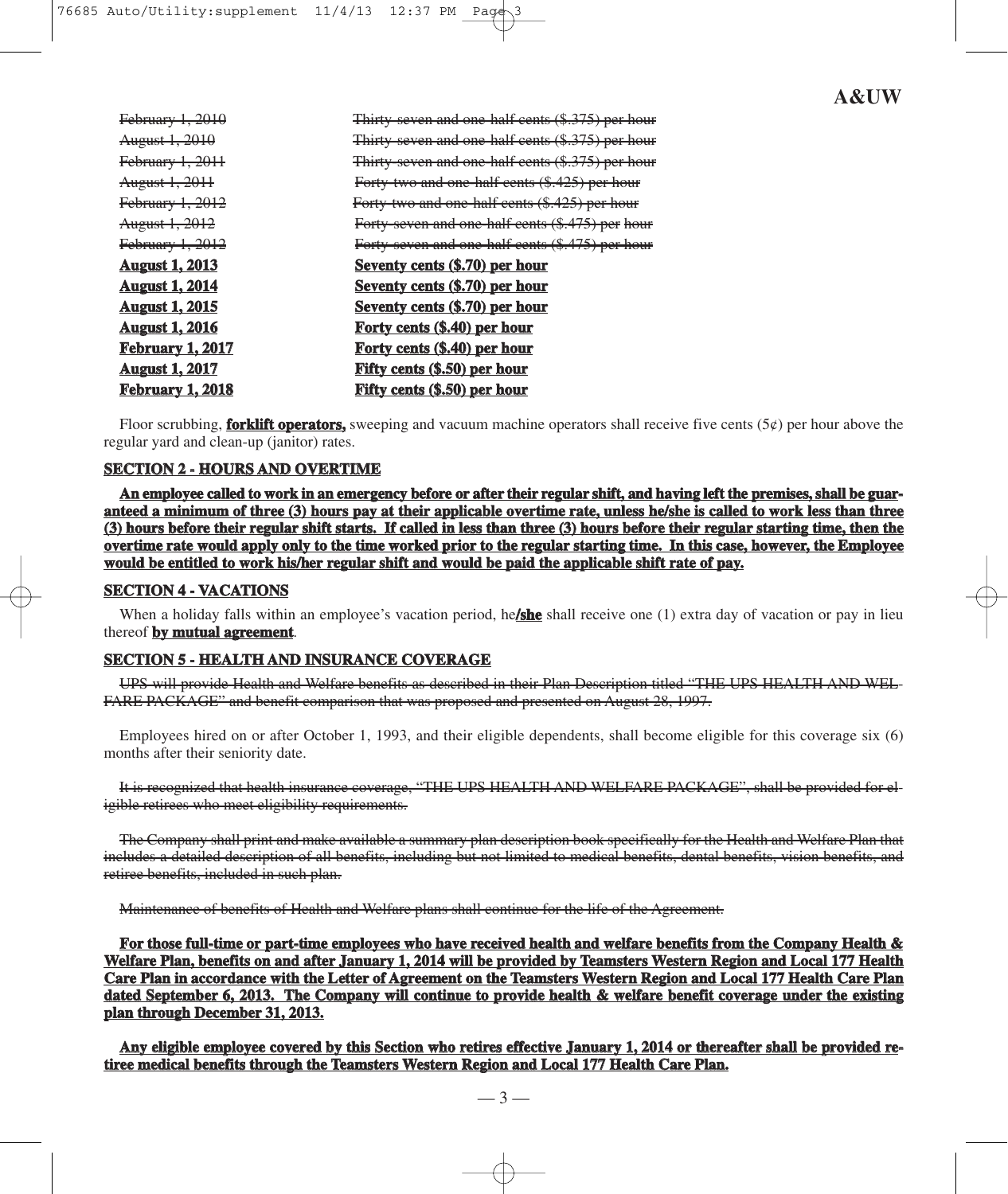**Current retirees who are receiving benefits through a UPS sponsored plan shall receive coverage on and after January 1, 2014 under the terms of the Memorandum Concerning UPS Sponsored Plans, attached to the National Master Agreement**

### **SECTION 9 - DISABILITY AND SICK LEAVE**

On the employee's anniversary date, he/she shall have the option to:

- A. Accumulate any/all sick leave days, to a maximum of thirty (30) **sixty (60)** days.
- B. Receive pay for any/all accumulated unused sick leave.
- C. Use in conjunction with vacation time earned, as described below:

# **SECTION 10 - PENSION BENEFITS**

**The following pension contribution rates are applicable to Local Union Nos. 63, 186, 542, 952 and 986.**

**Effective August 1, 2013, the Company shall pay into the Western Conference of Teamsters Pension Trust Fund, on account of each employee working under this Agreement an hourly contribution rate of \$9.85 per hour for each hour for which compensation was paid (all compensable hours) up to a maximum of 2080 hours per calendar year.**

**Effective August 1, 2014, the Company shall pay into the Western Conference of Teamsters Pension Trust Fund, on account of each employee working under this Agreement an hourly contribution rate for each hour for which compensation was paid (all compensable hours) up to a maximum of 2080 hours per calendar year. The amount of the hourly pension contribution increase will be determined in accordance with Article 34 of the National Master Agreement and will be added to the 7/31/2014 contribution rate of \$9.85 per hour.**

**Effective August 1, 2015, the Company shall pay into the Western Conference of Teamsters Pension Trust Fund, on account of each employee working under this Agreement an hourly contribution rate for each hour for which compensation was paid (all compensable hours) up to a maximum of 2080 hours per calendar year. The amount of the hourly pension contribution increase will be determined in accordance with Article 34 of the National Master Agreement and will be added to the 7/31/2015 contribution rate.**

**Effective August 1, 2016, the Company shall pay into the Western Conference of Teamsters Pension Trust Fund, on account of each employee working under this Agreement an hourly contribution rate for each hour for which compensation was paid (all compensable hours) up to a maximum of 2080 hours per calendar year. The amount of the hourly pension contribution increase will be determined in accordance with Article 34 of the National Master Agreement and will be added to the 7/31/2016 contribution rate.**

**Effective August 1, 2017, the Company shall pay into the Western Conference of Teamsters Pension Trust Fund, on account of each employee working under this Agreement an hourly contribution rate for each hour for which compensation was paid (all compensable hours) up to a maximum of 2080 hours per calendar year. The amount of the hourly pension contribution increase will be determined in accordance with Article 34 of the National Master Agreement and will be added to the 7/31/2017 contribution rate.**

**The following pension contribution rates are applicable to Local Union No. 396, 481 and 495.**

**Effective August 1, 2013, the Company shall pay into the Western Conference of Teamsters Pension Trust Fund, on account of each employee working under this Agreement an hourly contribution rate of \$10.00 per hour for each hour for which compensation was paid (all compensable hours) up to a maximum of 2080 hours per calendar year.**

**Effective August 1, 2014, the Company shall pay into the Western Conference of Teamsters Pension Trust Fund, on account of each employee working under this Agreement an hourly contribution rate for each hour for which compensation was paid (all compensable hours) up to a maximum of 2080 hours per calendar year. The amount of the hourly pension contribution increase will be determined in accordance with Article 34 of the National Master Agreement and will be added to the 7/31/2014 contribution rate of \$10.00 per hour.**

**Effective August 1, 2015, the Company shall pay into the Western Conference of Teamsters Pension Trust Fund, on account of each employee working under this Agreement an hourly contribution rate for each hour for which compensation**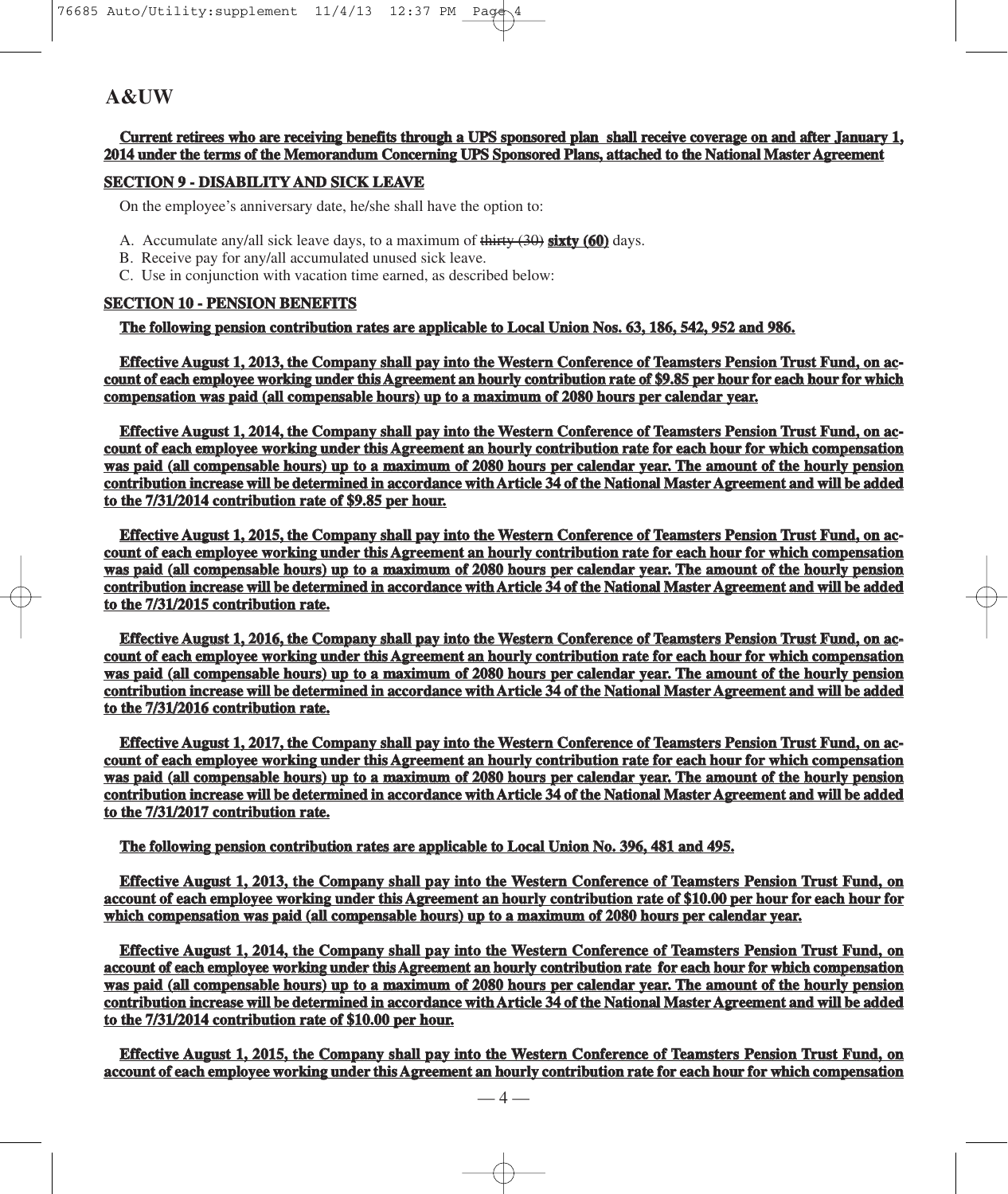**was paid (all compensable hours) up to a maximum of 2080 hours per calendar year. The amount of the hourly pension contribution increase will be determined in accordance with Article 34 of the National Master Agreement and will be added to the 7/31/2015 contribution rate.**

**Effective August 1, 2016, the Company shall pay into the Western Conference of Teamsters Pension Trust Fund, on account of each employee working under this Agreement an hourly contribution rate for each hour for which compensation was paid (all compensable hours) up to a maximum of 2080 hours per calendar year. The amount of the hourly pension contribution increase will be determined in accordance with Article 34 of the National Master Agreement and will be added to the 7/31/2016 contribution rate.**

**Effective August 1, 2017, the Company shall pay into the Western Conference of Teamsters Pension Trust Fund, on account of each employee working under this Agreement an hourly contribution rate for each hour for which compensation was paid (all compensable hours) up to a maximum of 2080 hours per calendar year. The amount of the hourly pension contribution increase will be determined in accordance with Article 34 of the National Master Agreement and will be added to the 7/31/2017 contribution rate.**

Effective August 1, 2008, the Company shall pay into the Western Conference of Teamsters Pension Trust, on account of each employee working under this Agreement an hourly contribution rate of \$7.05 per hour for each hour for which compensation was paid (all compensable hours) up to a maximum of 2080 hours per calendar year.

Effective August 1, 2009, the Company shall pay into the Western Conference of Teamsters Pension Trust, on account of each employee working under this Agreement an hourly contribution rate of \$7.70 per hour for each hour for which compensation was paid (all compensable hours) up to a maximum of 2080 hours per calendar year.

Effective August 1, 2010, the Company shall pay into the Western Conference of Teamsters Pension Trust, on account of each employee working under this Agreement an hourly contribution rate of \$8.35 per hour for each hour for which compensation was paid (all compensable hours) up to a maximum of 2080 hours per calendar year.

Effective August 1, 2011, the Company shall pay into the Western Conference of Teamsters Pension Trust, on account of each employee working under this Agreement an hourly contribution rate of \$9.00 per hour for each hour for which compensation was paid (all compensable hours) up to a maximum of 2080 hours per calendar year.

Effective August 1, 2012, the Company shall pay into the Western Conference of Teamsters Pension Trust, on account of each employee working under this Agreement an hourly contribution rate of \$9.65 per hour for each hour for which compensation was paid (all compensable hours) up to a maximum of 2080 hours per calendar year.

#### **SECTION 11 – SAVINGS**

**Effective August 1, 2013, The Company and the Union agree that the contribution at the rate of ten cents (10 cents) per compensable hour into the Pacific Coast Benefits Trust (herein "Trust") on behalf of all employees covered under this Addendum shall be diverted back to the Company and used by the Union as a partial payment to "buy" the following increased pension benefit;**

**Pension contributions payable into the Western Conference of Teamsters Pension Trust Fund on account of each fulltime employee of the bargaining unit shall be paid for each hour for which compensation was paid (all compensable hours) up to a maximum of 2080 hours per calendar year.**

**This is done in accordance with the terms and provisions of Article 30 - Health and Welfare and/or Pension of the Western Region of Teamsters/United Parcel Service Supplemental Agreement, and the terms and conditions of the Western Conference of Teamsters Pension Trust Fund.**

**The existing Pacific Coast Benefit Trust Fund accounts of all employees covered by this Addendum shall continue to exist in accordance with the terms and conditions of the Pacific Coast Benefit Trust Fund, however, these accounts shall have no new contributions as of August 1, 2013.**

Effective September 1, 1987, United Parcel Service shall make contributions at the rate of ten cents (10¢) per compensable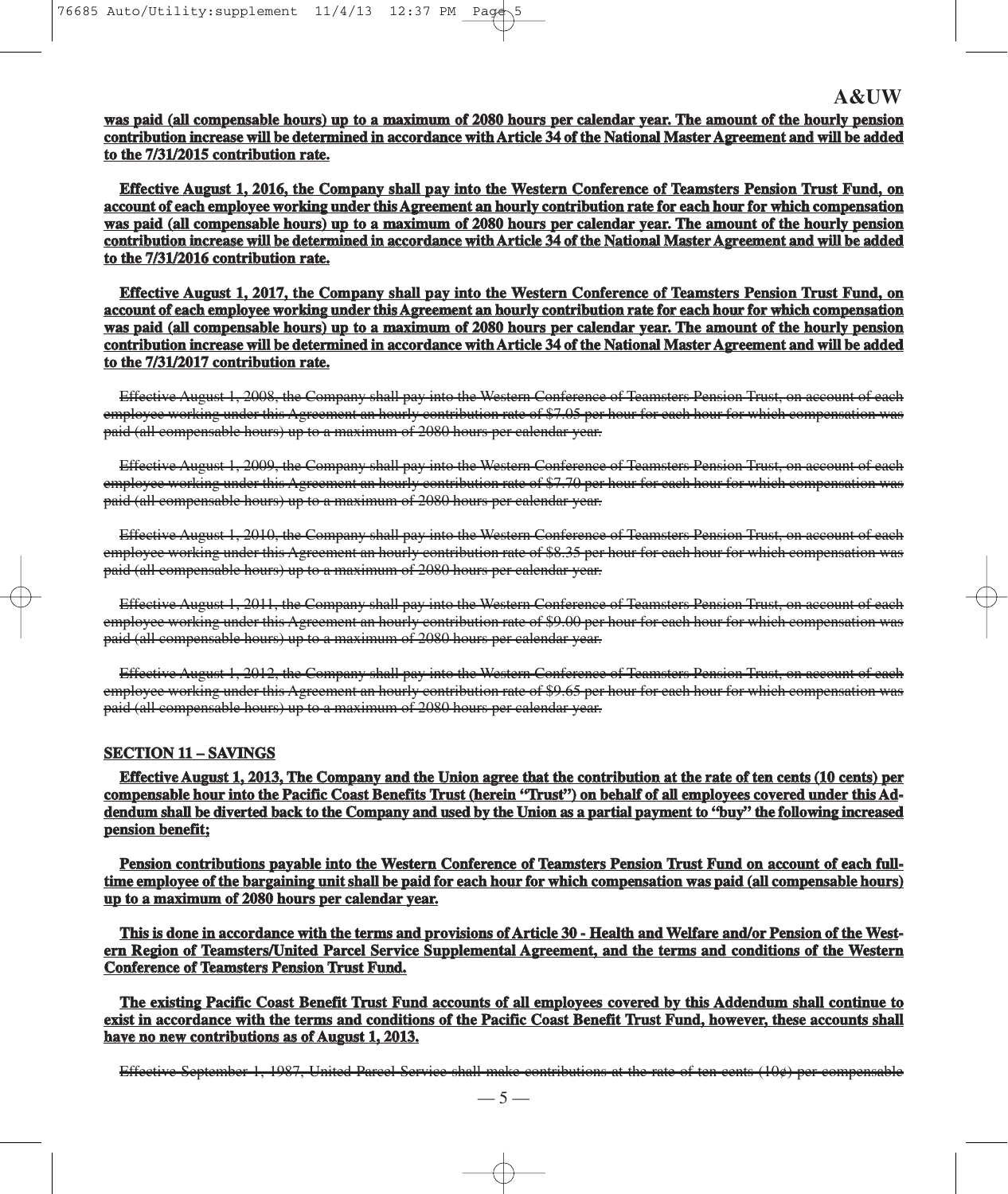hour into the Pacific Coast Benefits Trust (herein "Trust") on behalf of all employees covered under this Addendum on whose behalf United Parcel Service was obligated to make contributions in the Trust immediately prior to September 1, 1987. With respect to employees whose first hour of employment (or reemployment) with United Parcel Service is on or after September 1, 1987, United Parcel Service shall make contributions at the rate of ten cents (10¢) per compensable hour into the Pacific Coast Benefits Trust Fund on behalf of each such employee beginning on the earlier of the employee's achievement of seniority or the employee's completion of 600 hours of employment (or reemployment) within twelve consecutive calendar months, such contributions to be made retroactively preceding achievement of seniority or the completion of 600 hours of employment (or reemployment) as the case may be. Provided, however, that United Parcel Service shall not contribute for more than 173 hours in any calendar month for each covered employee. The total amount due for each calendar month shall be remitted in a lump sum not later than the tenth day of the following month. United Parcel Service acknowledges that it has received a true copy of the Trust and shall be considered a part thereto. It is understood and agreed that United Parcel Service accepts the terms and conditions of this Trust and agrees that the Employer Trustees named pursuant to the Trust are its representatives and consents to be bound by the actions and determinations of the Trustees. United Parcel Service further agrees to abide by such rules as may be established by the Trustees of said Trust to facilitate the audit of hours for which contributions are due, the prompt and orderly collection of contributions, and the accurate recording of such hours.

#### **SECTION 18 - TERM OF ADDENDUM**

THIS ADDENDUM shall become effective August 1, 2008 **2013** and remain in effect through July 31, 2013 **2018**.

# **MEMORANDUM AGREEMENT**

#### **EXHIBIT "A"**

## **DESCRIPTIONS OF CERTAIN JOB CLASSIFICATIONS**

This Memorandum is an Agreement to the Addendum between UPS, hereinafter referred to as the "Company," and the following Local Unions, where applicable, 63, 186, 381, 396, 481, 495, 542**,** and 952, **and 986** affiliated with the International Brotherhood of Teamsters, hereinafter referred to as the "Union."

| CI A CCIDICATION<br><b>THE R. P. LEWIS CO., LANSING, MICH.</b>                                                                   | <b>Ton Dots</b><br><b>TUP TURE</b><br><b>Fffootivo</b><br><b>PERMIT CAR</b><br><b>Q/1/2009</b><br><b>CONTRACTOR</b> | <b>Ton Dota</b><br><b>TUD TURE</b><br><b>Fffootivo</b><br><b>I WERE STORED</b><br>2/1/2000<br><b>ALC: NO WARDS</b> | <b>Top Rate</b><br><b>Fffootivo</b><br><b>PILLETIAN</b><br>8/1/2009 | <b>Top Rate</b><br><b>Fffootivo</b><br><b>I WERE STORED</b><br>2/1/2010 | <b>Top Rate</b><br><b>Fffootivo</b><br>1999年的发展了发展。<br>8/1/2010 | <b>Top Rate</b><br><b>Fffootivo</b><br><b>EARLY STATE</b><br>2/1/2011 | <b>Top Rate</b><br><b>Fffootivo</b><br><b><i><u>Printed States Contracts</u></i></b><br>8/1/2011 | <b>Top Rate</b><br><b>Fffootivo</b><br>1999年1月12日 日本大学<br>2/1/2012 | <b>Top Rate</b><br><b>Fffootivo</b><br>1999年1月12日 日本大学<br>8/1/2012 | <b>Top Rate</b><br><b>Effective</b><br>2/1/2013 |
|----------------------------------------------------------------------------------------------------------------------------------|---------------------------------------------------------------------------------------------------------------------|--------------------------------------------------------------------------------------------------------------------|---------------------------------------------------------------------|-------------------------------------------------------------------------|-----------------------------------------------------------------|-----------------------------------------------------------------------|--------------------------------------------------------------------------------------------------|--------------------------------------------------------------------|--------------------------------------------------------------------|-------------------------------------------------|
| <del>Journeyman</del><br>Anto Mechanics                                                                                          | 29.57                                                                                                               | 29.92                                                                                                              | 30.295                                                              | 30.67                                                                   | 31.045                                                          | 31.42                                                                 | 31.845                                                                                           | 32.27                                                              | 32.745                                                             | 33.22                                           |
| <u>Lanfhathaan</u><br><b>TO GALLASY LIBRARY</b><br>Maintananga Maghaniga<br>A 2008 10:00:00 2008 10:00:00 10:00:00 2008 10:00:00 | 29.57                                                                                                               | 29.92                                                                                                              | 30.295                                                              | 30.67                                                                   | 31.045                                                          | 31.42                                                                 | 31.845                                                                                           | 32.27                                                              | 32.745                                                             | 33.22                                           |

| <b>CLASSIFICATION</b>                      | <b>Top Rate</b><br><b>Effective</b><br>8/1/2013 | <b>Top Rate</b><br><b>Effective</b><br>8/1/2014 | <b>Top Rate</b><br><b>Effective</b><br>8/1/2015 | <b>Top Rate</b><br><b>Effective</b><br>8/1/2016 | <b>Top Rate</b><br><b>Effective</b><br>2/1/2017 | <b>Top Rate</b><br><b>Effective</b><br>8/1/2017 | <b>Top Rate</b><br><b>Effective</b><br>2/1/2018 |
|--------------------------------------------|-------------------------------------------------|-------------------------------------------------|-------------------------------------------------|-------------------------------------------------|-------------------------------------------------|-------------------------------------------------|-------------------------------------------------|
| Journeyman<br><b>Auto Mechanics</b>        | 33.92                                           | 34.62                                           | 35.32                                           | 35.72                                           | 36.12                                           | 36.62                                           | 37.12                                           |
| Journeyman<br><b>Maintenance Mechanics</b> | 33.92                                           | 34.62                                           | 35.32                                           | 35.72                                           | 36.12                                           | 36.62                                           | 37.12                                           |

The Company hereby recognizes the Union as the collective bargaining agent for auto mechanics and maintenance mechanics employed by it in connection with its package delivery operations in San Diego County, only. The rates of pay applicable to such employees will be as follows: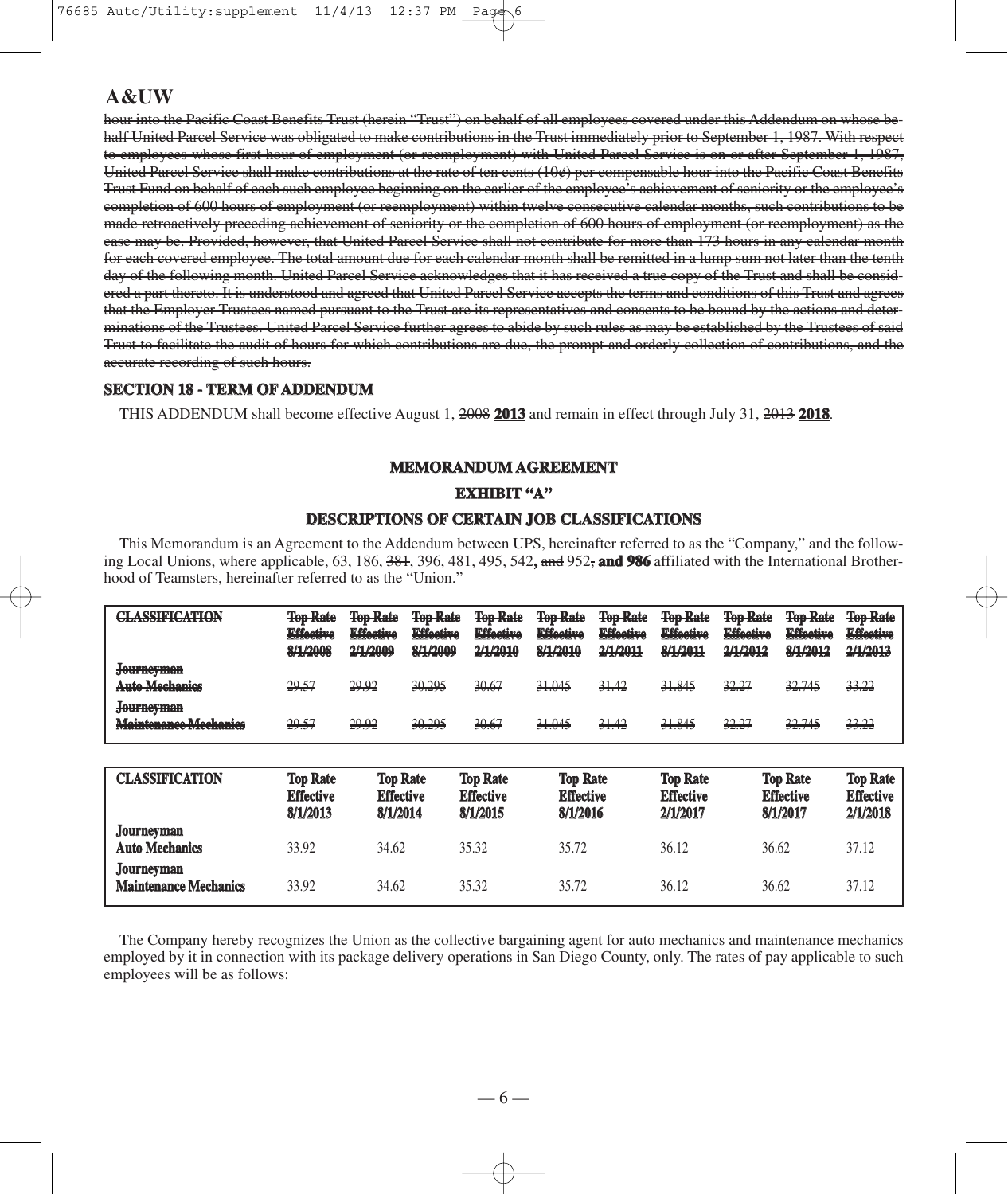| <b>Effective Dates</b>                                                                            | <b>Start 70%</b>                                    | 6 month 75%                                         | 1 year 80%                                                             | 18 months 90%                                       | $2$ years $100\%$                                                         |
|---------------------------------------------------------------------------------------------------|-----------------------------------------------------|-----------------------------------------------------|------------------------------------------------------------------------|-----------------------------------------------------|---------------------------------------------------------------------------|
| August 1, 2008<br><del>August 1, 2009</del><br>August 1, 2010<br>August 1, 2011<br>August 1, 2012 | \$20.70<br>\$20.70<br>\$20.70<br>\$20.70<br>\$20.70 | \$22.18<br>\$22.18<br>\$22.18<br>\$22.18<br>\$22.18 | \$23.66<br>\$23.66<br>\$23.66<br>\$23.66<br>82266<br><del>023.00</del> | \$26.61<br>\$26.61<br>\$26.61<br>\$26.61<br>\$26.61 | \$29.57<br>\$30.295<br>\$31.045<br>\$31.845<br>227745<br><u> ಘಾರ್ಷಿಗಳ</u> |

| <b>Effective Dates</b> | <b>Start 70%</b> | $6$ month $75\%$ | 1 year $80\%$ | 18 months $90\%$ 2 years $100\%$ |        |
|------------------------|------------------|------------------|---------------|----------------------------------|--------|
| August 1, 2013         | 23.412           | 25.084           | 26.756        | 30.101                           | 33.445 |
| August 1, 2014         | 23.412           | 25.084           | 26.756        | 30.101                           | 34.145 |
| August 1, 2015         | 23.412           | 25.084           | 26.756        | 30.101                           | 34.845 |
| August 1, 2016         | 23.412           | 25.084           | 26.756        | 30.101                           | 35.645 |
| August 1, 2017         | 23.412           | 25.084           | 26.756        | 30.101                           | 36.645 |

# **APPRENTICE RATES**

1st Six Months - 65% of the Journeyman Rate 2nd Six Months - 75% of the Journeyman Rate 3rd Six Months - 80% of the Journeyman Rate 4th Six Months - 95% of the Journeyman Rate

Employees who were hired into the Journeyman classifications, described in this Addendum, on or after August 1, 2008, shall be paid in accordance with the following wage progression schedule.

**When a reduction in force is necessary, for Automotive/Maintenance Mechanics, the least senior employee in that classification, within that Local Union's jurisdiction, shall be the first employee laid off, provided the employee(s) retained are qualified to perform the work involved.**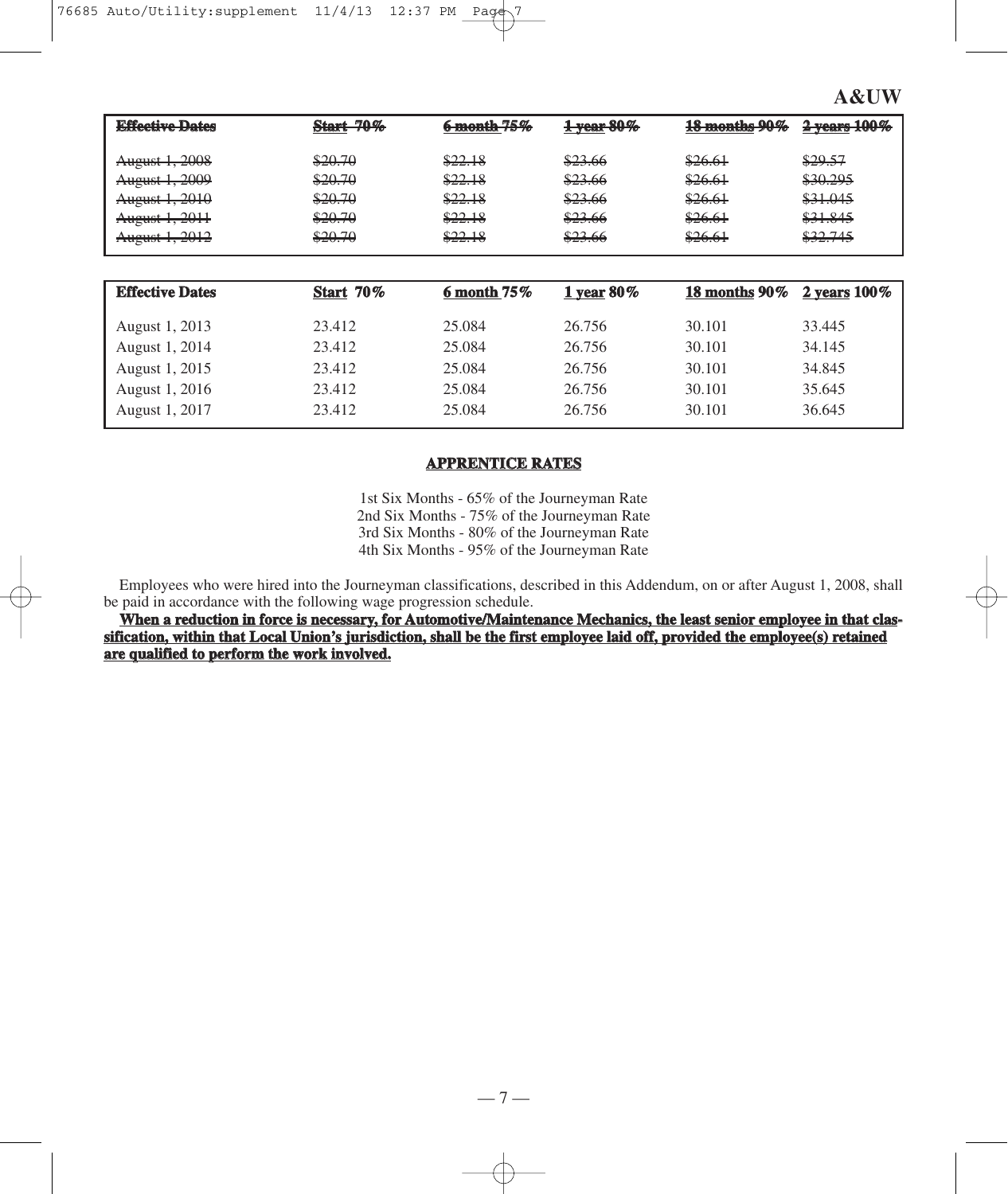# **UTILITY WORKERS ADDENDUM**

The parties reserve the right to correct inadvertent errors and omissions. Where no reference is made to a specific Article or Section thereof, such Article and Section are to continue as in the current Master Agreement, as applied and interpreted during the life of such Agreement. Additions and new language are **bold and underlined***.*

THIS AGREEMENT made and entered into this 1st day of August 2008 **2013**, by and between UPS, hereinafter referred to as the "Company," and LOCAL UNIONS NOS. 63, 186, 381, 396, 481, 495, 542**,** and 952, **and 986** affiliates of the INTERNATIONAL BROTHERHOOD OF TEAMSTERS, hereinafter referred to as the "Union."

## **SECTION 8 - OVERTIME RATES OF PAY**

(A) All part-time employees who have attained seniority as of August 1, 2008 **2013,** will receive the following general wage increase:

| Fifty-five cents (\$.55) per hour                            |
|--------------------------------------------------------------|
| Thirty five cents (\$.35) per hour                           |
| Thirty-seven and one-half cents (\$.375) per hour            |
| Thirty-seven and one-half cents (\$.375) per hour            |
| Thirty seven and one half cents (\$.375) per hour            |
| <del>Thirty-seven and one-half cents (\$.375) per hour</del> |
| Forty-two and one-half cents (\$.425) per hour               |
| Forty two and one half cents (\$.425) per hour               |
| Forty-seven and one-half cents (\$.475) per hour             |
| Forty-seven and one-half cents (\$.475) per hour             |
| Seventy cents (\$.70) per hour                               |
| Seventy cents (\$.70) per hour                               |
| Seventy cents (\$.70) per hour                               |
| Forty cents (\$.40) per hour                                 |
| Forty cents (\$.40) per hour                                 |
| Fifty cents (\$.50) per hour                                 |
| Fifty cents (\$.50) per hour                                 |
|                                                              |

(B) Newly Hired Part-time Employees:

All part-time employees who are hired or reach seniority after August 1, 2008 will be paid according to the following wage schedules:

All part-time employees who are hired or reach seniority after August 1, 2008 will be paid according to the following wage schedules: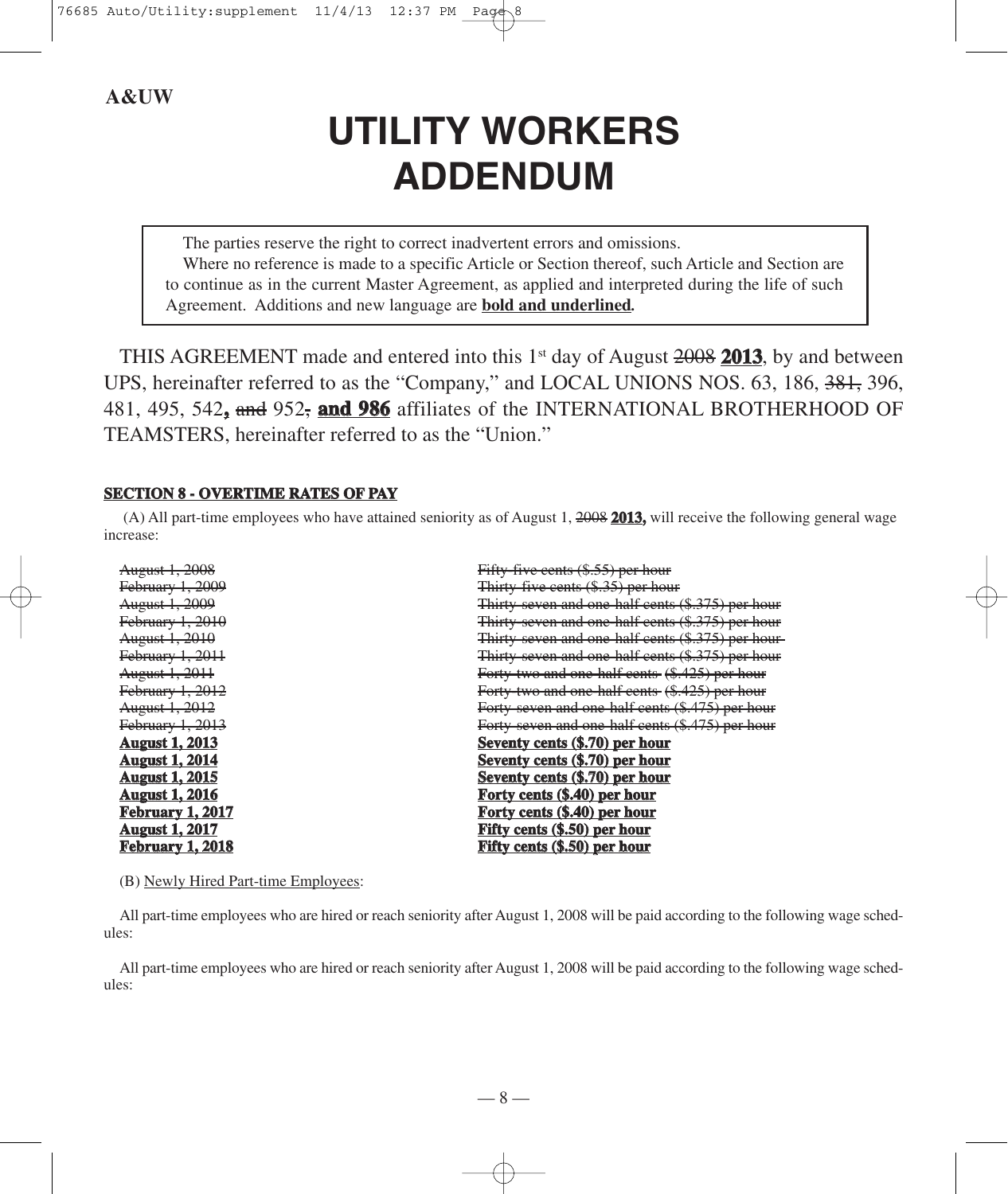#### **Utility Workers Hourly Rate**

|                                | Preloader | <del>Sorter</del> | All Others |
|--------------------------------|-----------|-------------------|------------|
| <b>Start</b>                   | \$9.50    | \$11.00           | \$8.50     |
| Start plus 90 calendar days-   | \$10.50   | \$9.50            |            |
| Seniority plus one (1) year    | \$44.00   | \$11.50           | \$10.00    |
| Seniority plus two (2) years   | \$44.50   | \$12.00           | \$10.50    |
| Seniority plus three (3) years | \$12.00   | \$13.00           | \$11.00    |
| Seniority plus four (4) years  | \$12.87   | \$13.50           | \$11.87    |

# **SECTION 15 - HEALTH INSURANCE COVERAGE**

UPS will provide Health and Welfare benefits as described in their Plan Description titled "THE NEW UPS HEALTH AND WELFARE PACKAGE" and benefit comparison that was proposed and presented on August 28, 1997.

Employees hired prior to August 1, 2008, and their eligible dependents, shall become eligible for this coverage six (6) months after their seniority date.

In accordance with National Mater United Parcel Service Agreement Article 34, Section 2(b), (Health & Welfare and Pension – Part-Time Medical Coverage) employees hired on or after August 1, 2008 shall become eligible for this coverage after twelve (12) months of active employment and spousal or dependant coverage will be made available to these part-time employees **twelve (12)** eighteen (18) months after their initial date of employment.

It is recognized that health insurance coverage, "THE NEW UPS HEATLH AND WELFARE PACKAGE" shall be provided for eligible retirees who meet eligibility requirements.

The Company shall print and make available a summary plan description book specifically for the Health and Welfare plan that includes a detailed description of all benefits, including but not limited to medical benefits, dental benefits, vision benefits and retiree benefits, included in such plan.

Maintenance of benefits of Health and Welfare plans shall continue for the life of the Agreement.

**For those full-time or part-time employees who have received health and welfare benefits from the Company Health & Welfare Plan, benefits on and after January 1, 2014 will be provided by Teamsters Western Region and Local 177 Health Care Plan in accordance with the Letter of Agreement on the Teamsters Western Region and Local 177 Health Care Plan dated September 6, 2013. The Company will continue to provide health & welfare benefit coverage under the existing plan through December 31, 2013.**

**Any eligible employee covered by this Section who retires effective January 1, 2014 or thereafter shall be provided retiree medical benefits through the Teamsters Western Region and Local 177 Health Care Plan.** 

**Current retirees who are receiving benefits through a UPS sponsored plan shall receive coverage on and after January 1, 2014 under the terms of the Memorandum Concerning UPS Sponsored Plans, attached to the National Master Agreement.**

#### **SECTION 16 - PENSION BENEFITS**

Effective August 1, 2008, the Company shall pay into the Western Conference of Teamsters Pension Trust Fund, on account of each employee working under this Agreement an hourly contribution rate of \$5.15, per hour for each hour for which compensation was paid (all compensable hours) up to a maximum of two thousand eighty (2080) hour per calendar year.

Effective August 1, 2009, the Company shall pay into the Western Conference of Teamsters Pension Trust Fund, on account of each employee working under this Agreement an hourly contribution rate of \$5.80, per hour for each hour for which compensation was paid (all compensable hours) up to a maximum of two thousand eighty (2080) hour per calendar year.

Effective August 1, 2010, the Company shall pay into the Western Conference of Teamsters Pension Trust Fund, on account of each employee working under this Agreement an hourly contribution rate of \$6.45, per hour for each hour for which compensation was paid (all compensable hours) up to a maximum of two thousand eighty (2080) hour per calendar year.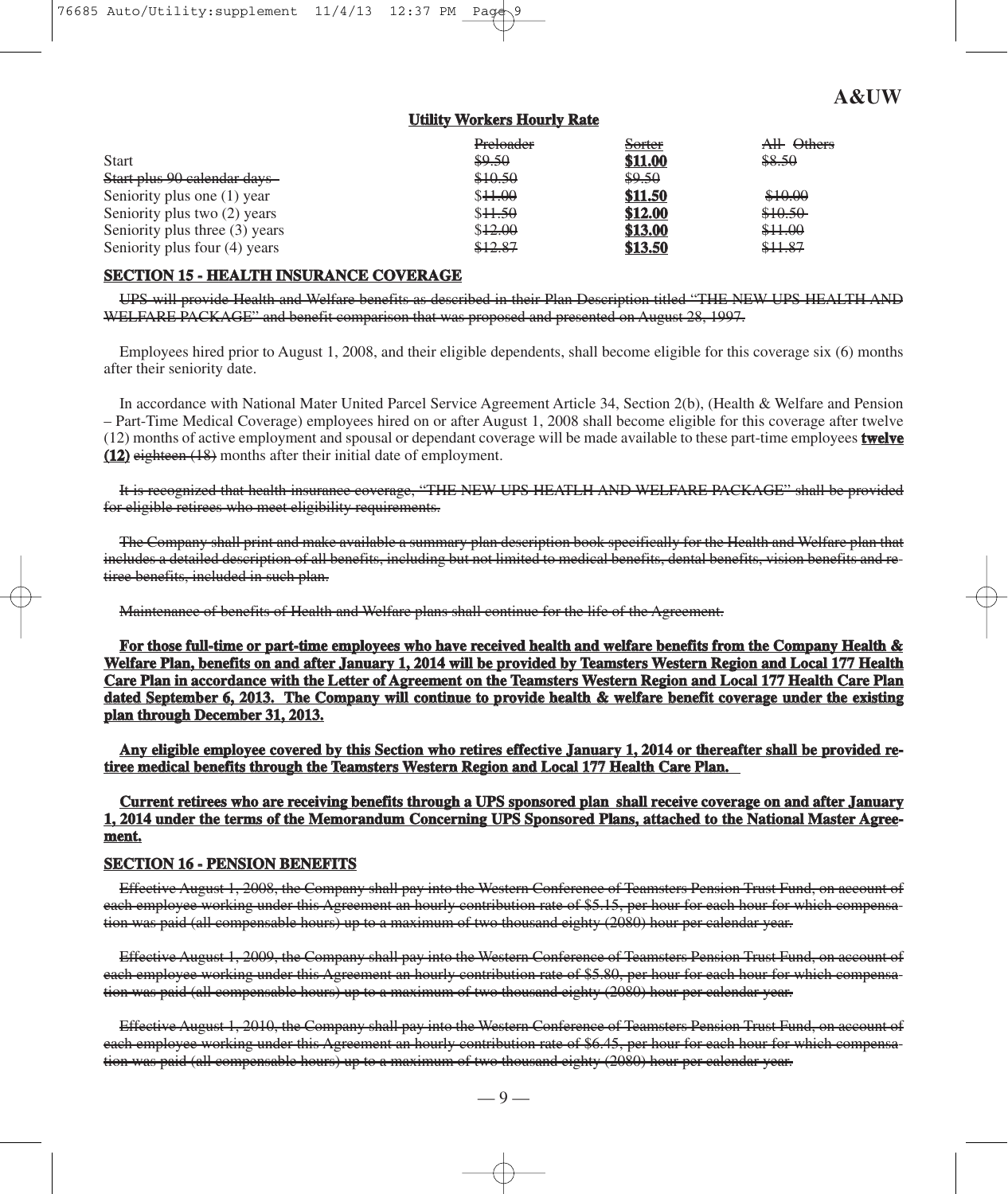Effective August 1, 2011, the Company shall pay into the Western Conference of Teamsters Pension Trust Fund, on account of each employee working under this Agreement an hourly contribution rate of \$7.10, per hour for each hour for which compensation was paid (all compensable hours) up to a maximum of two thousand eighty (2080) hour per calendar year.

Effective August 1, 2012, the Company shall pay into the Western Conference of Teamsters Pension Trust Fund, on account of each employee working under this Agreement an hourly contribution rate of \$7.75, per hour for each hour for which compensation was paid (all compensable hours) up to a maximum of two thousand eighty (2080) hour per calendar year.

**Effective August 1, 2013 2008, the Company shall pay into the Western Conference of Teamsters Pension Trust Fund, on account of each employee working under this Agreement an hourly contribution rate of \$7.95 per hour for each hour for which compensation was paid (all compensable hours) up to a maximum of 2080 hours per calendar year.**

**Effective August 1, 2014 2009, the Company shall pay into the Western Conference of Teamsters Pension Trust Fund, on account of each employee working under this Agreement an hourly contribution rate for each hour for which compensation was paid (all compensable hours) up to a maximum of 2080 hours per calendar year. The amount of the hourly pension contribution increase will be determined in accordance with Article 34 of the National Master Agreement and will be added to the 7/31/2014 contribution rate of \$7.95 per hour.**

**Effective August 1, 2015 2010, the Company shall pay into the Western Conference of Teamsters Pension Trust Fund, on account of each employee working under this Agreement an hourly contribution rate for each hour for which compensation was paid (all compensable hours) up to a maximum of 2080 hours per calendar year. The amount of the hourly pension contribution increase will be determined in accordance with Article 34 of the National Master Agreement and will be added to the 7/31/2015 contribution rate.**

**Effective August 1, 2016 2011, the Company shall pay into the Western Conference of Teamsters Pension Trust Fund, on account of each employee working under this Agreement an hourly contribution rate for each hour for which compensation was paid (all compensable hours) up to a maximum of 2080 hours per calendar year. The amount of the hourly pension contribution increase will be determined in accordance with Article 34 of the National Master Agreement and will be added to the 7/31/2016 contribution rate.**

**Effective August 1, 2017 2012, the Company shall pay into the Western Conference of Teamsters Pension Trust Fund, on account of each employee working under this Agreement an hourly contribution rate for each hour for which compensation was paid (all compensable hours) up to a maximum of 2080 hours per calendar year. The amount of the hourly pension contribution increase will be determined in accordance with Article 34 of the National Master Agreement and will be added to the 7/31/2017 contribution rate.**

#### **SECTION 25 – TERMS OF AGREEMENT**

This Agreement shall be effective on August 1, 2008 **2013** and remain in effect through July 31, 2013 **2018**.